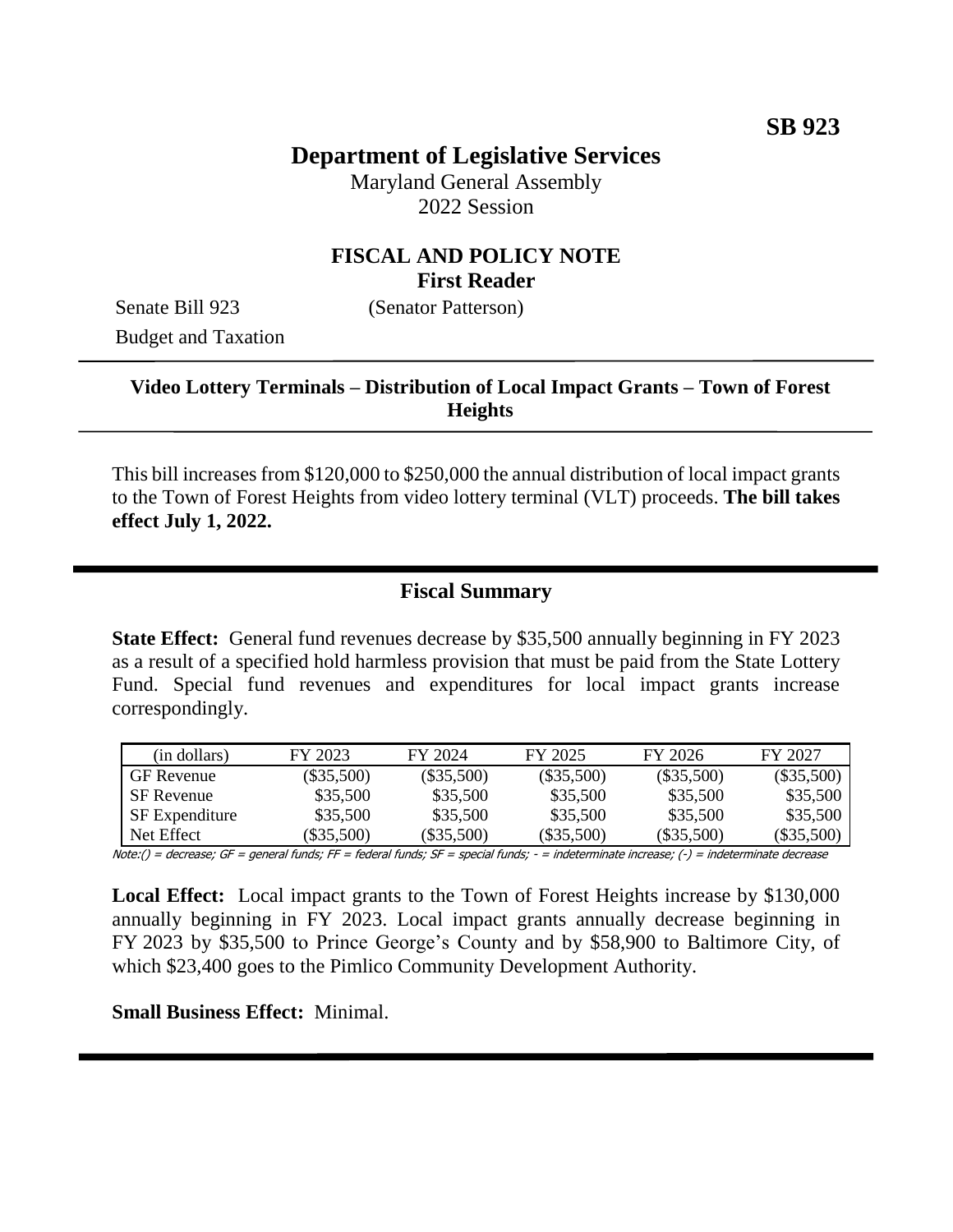### **Analysis**

**Current Law:** From the VLT proceeds at each facility, generally 5.5% are distributed as local impact grants to local governments in which a video lottery facility is operating. The grants are distributed by the Division of Racing within the Maryland Department of Labor (MDL).

The local impact grant distribution is first provided as listed below:

- Allegany County: \$200,000;
- Cecil County: \$130,000;
- Town of Forest Heights: \$120,000;
- Town of Perryville: \$70,000; and
- Worcester County: \$200,000.

After those distributions are made, 100% of the local impact grants from proceeds of facilities located in Allegany, Cecil, and Worcester counties must be distributed to local jurisdictions in which the facility is located.

For Anne Arundel and Prince George's counties and Baltimore City, the local impact grants attributable to 18% are generally provided to Baltimore City with the Pimlico Community Development Authority acting as the local development council, and 82% must be evenly split between the three jurisdictions. However, Anne Arundel County and Baltimore City may not receive less than the amount they received in the fiscal year before the video lottery operation license for Prince George's County was issued (fiscal 2016). Chapter 692 of 2021 requires any amount of local impact grants distributed to Anne Arundel County or Baltimore City as a result of the hold harmless requirement to be paid from the State Lottery Fund.

Generally, local impact grants must be used for infrastructure improvements; facilities; public safety; sanitation; economic and community development, including housing; and other public services and improvements primarily in the communities in immediate proximity to the video lottery facilities.

**State Fiscal Effect:** In fiscal 2016, the fiscal year before the video lottery operation license for Prince George's County was issued, Anne Arundel County received \$18.4 million and Baltimore City received \$7.6 million in local impact grants attributable to the 82% distribution. Thus, the hold harmless provision guarantees that Anne Arundel County and Baltimore City annually receive no less than those amounts.